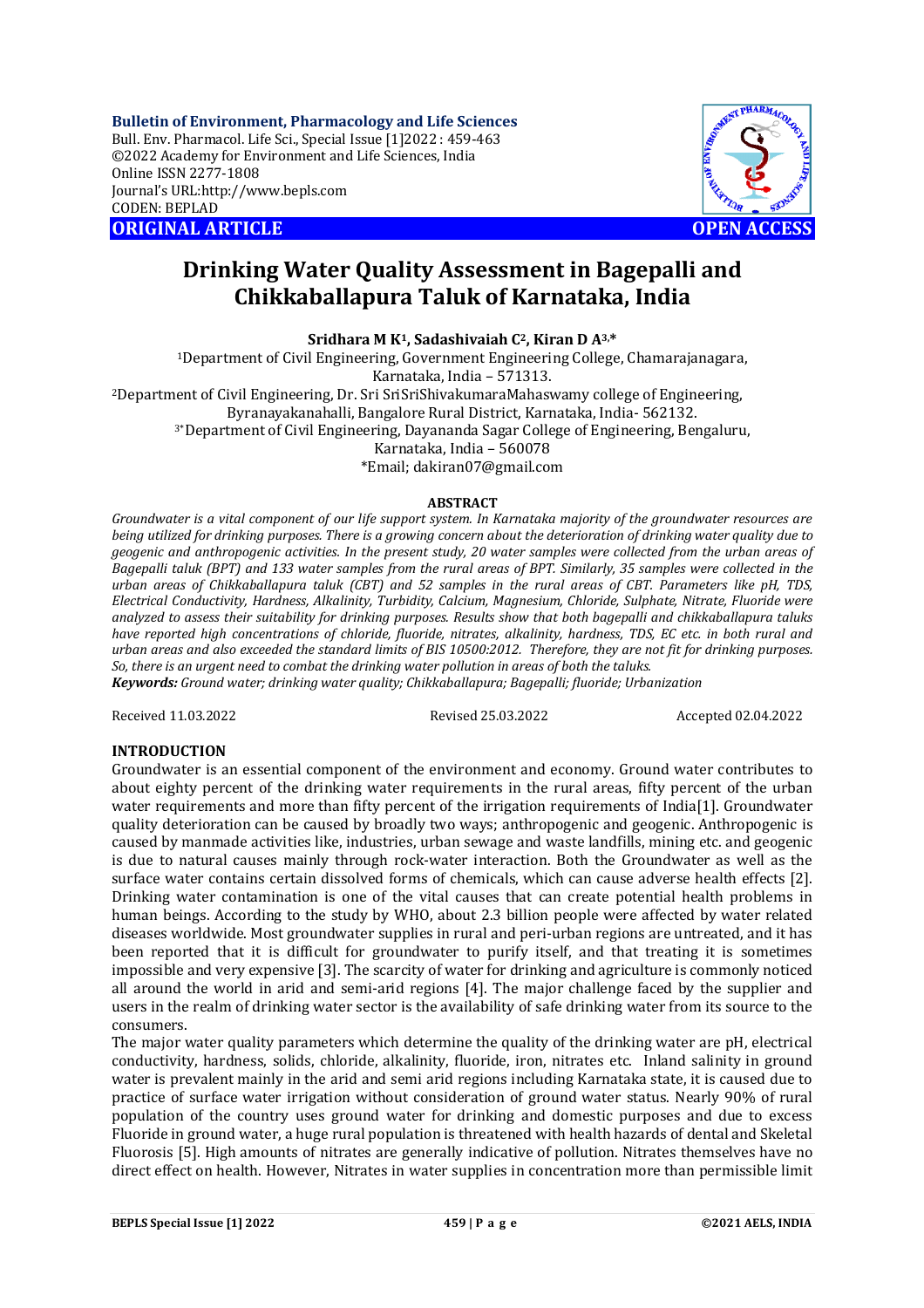#### **Sridhara** *et al*

cause the adverse health effects. The main reasons for the presence of Nitrate in the ground water include minerals, sewage and industrial wastes and agricultural run-off. Quality and quantity of rainfalls, geological structure, and aquifer mineralogy are the main factors that can affect the chemical quality of groundwater [6].

Groundwater occurs dominantly under water table conditions in Karnataka and principally migrates through fractures in the hard rock's[7].According to central ground water board data, 14 districts in the Karnataka state including chikkaballapura district are affected by high fluoride content. Remote sensing studies have shown an 8.93% decrease in forest cover in the state during the period 2003–05 to 2011–13. All these land use changes have lowered the water table promoting a greater degree of water–rock interaction, especially in eastern Karnataka [8]. Although rainfall has not uniformly decreased during the last three decades, the water table has declined in several areas of eastern Karnataka. While rainfall is decreasing in north interior Karnataka, it is increasing in south interior Karnataka. However, due to urbanisation, industrialisation, and agricultural activity in Bengaluru, Kolar, Tumkur, and Chikkaballapura districts, the water table has dropped significantly in the south interior of Karnataka [9]. Major groundwater problems and issues in the Chikkaballapura district are water level depletion and yield dwindling in major parts of the district, overexploitation groundwater sources and water quality problems. Though, in Chikkaballapura district, particularly in the Bagepalli and Chikkaballapura taluks, there were very few published articles on water quality issues. These reasons made up to take the present study; the main aim of the present study is to evaluate the drinking water quality in bageppali and chikkaballapura taluks of Chikkaballapura district.

# **MATERIAL AND METHODS**

Chikkaballapura is a district in the state of Karnataka. It was carved out of the pre-existing Kolar district in 2007 by moving six taluks of the erstwhile Kolar district namely, Gauribidanur, Gudibanda, Bagepalli, Chikkaballapura, Sidlaghatta and Chintamani into the district Chikkaballapura. According to Chikkaballapura district at a glance report, the Bagepalli taluk (BPT) has the total area of 929 sq. km with a total population of 1,83,498and Chikkaballapura taluk (CBT) has the total area of 638 sq. km with a total population of 2,12,536. Normal rainfall in BPT and CBT were 695mm and 828mm respectively, there are no perennial rivers in Chikkaballapura district. The district is drained by three river basins namely Palar, Ponnaiyar, and Pennar. The topography of the district is undulating to plain, the types of soils distributed range from red loamy soil to red sandy soil and lateritic soil.Fig 1 shows the Chikkaballapura district map.For the present study, the water samples were collected from various drinking water sources includes bore well water, mini water supply, piped water supply, pump house, hand pump and overhead water tank in Bagepalliand Chikkaballapura taluks during the year 2018. 20 samples were collected from the urban areas of BPT and 133 samples from the rural areas of BPT. Similarly, 35 samples were collected in the urban areas of CBT and 52 samples in the rural areas of CBT. Samples were collected by following standard protocols in pre-cleaned HDPE bottles. Then the samples were stored in an icebox and transported to the laboratory for analysis. The analysis was conducted by adopting standard methods. Parameters like pH, TDS, Electrical Conductivity, Hardness, Alkalinity, Turbidity, Calcium, Magnesium, Chloride, Sulphate, Nitrate, Fluoride were analyzed to assess its suitability for drinking as per BIS 10500:2012.



Figure 1. Location Map of Chikkaballapura district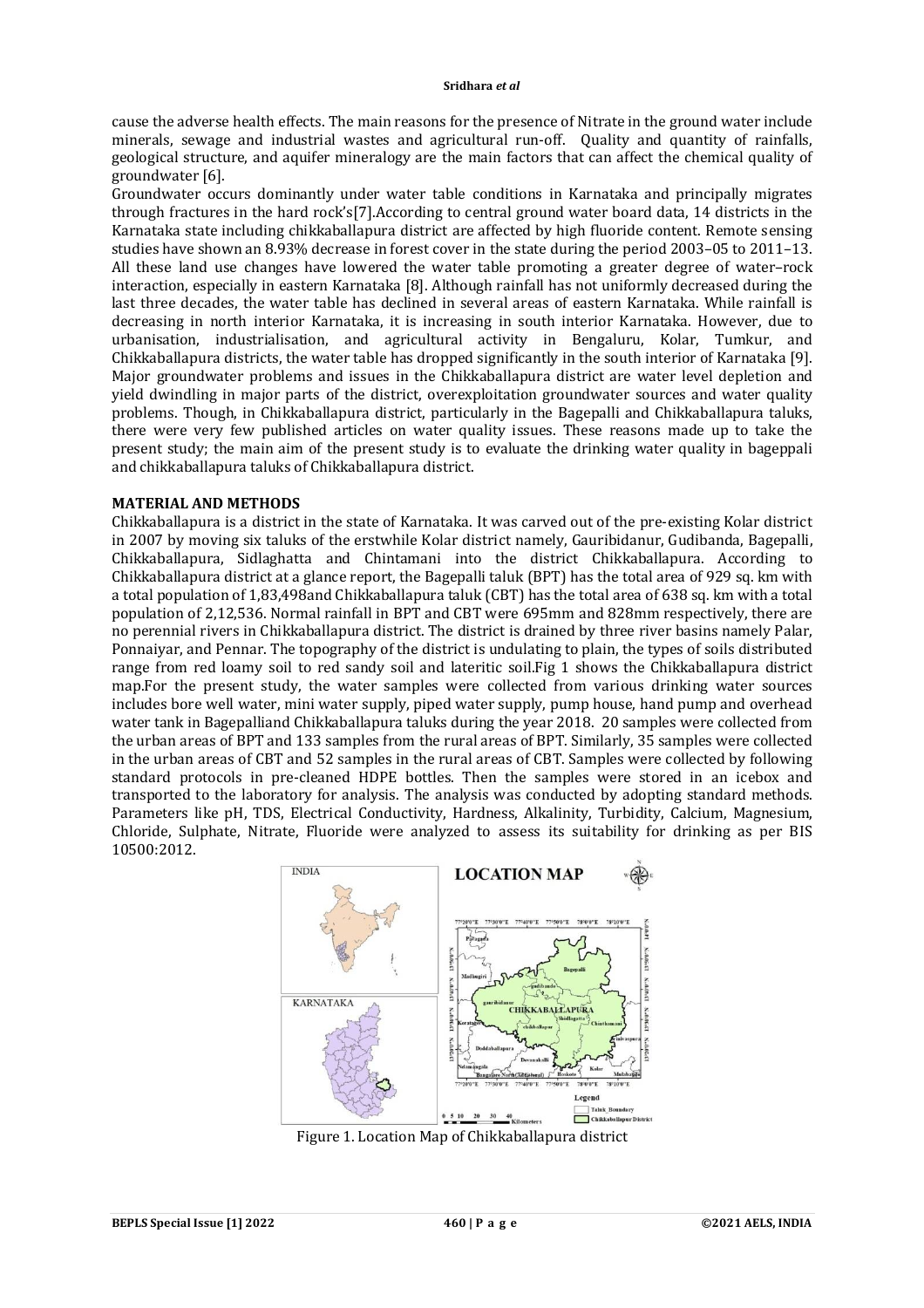#### **RESULTS AND DISCUSSION Hydrogen Ion Concentration (pH)**

pH is ranged from 7.01 to 7.8, with a mean value of 7.27in the urban area of BPT and it is in the range of 6.55 to 8.12, with a mean value of 7.29 in the rural area of BPT indicating that the water is alkaline in nature. Similar results were observed in study by Kumar and Prabhu [10]. All the samples were within the standards limit of 6.5-8.5 mg/lby BIS 10500:2012 both in the urban and the rural regions of BPT. In the case of CBT, pH is ranged from 6.32 to 7.71, with a mean value of 6.874 in the urban area with 3 samples below the safe limits indicating that the water is acidic in nature. pH is in the range of 6.50 to 8.03, with a mean value of 7.25 in the rural area and all the samples were within the standards limits in the rural regions of CBT. However, pH usually has no direct impact on human health [11].

| S.No | <b>Property</b>                     | Range obtained |
|------|-------------------------------------|----------------|
| 1    | pH                                  | 7.27           |
| 2    | Electrical Conductivity (EC)        | 1736 µS/cm     |
| 3    | <b>Total Dissolved Solids (TDS)</b> | 1125.8 mg/l    |
| 4    | Turbidity                           | 0.48 NTU       |
| 5.   | Sulphate                            | 10.45 mg/lin   |
| 6    | Chloride                            | 248.8 mg/l     |
| 7    | <b>Hardness</b>                     | $606.5$ mg/l   |
| 8    | Calcium                             | 142.8mg/l      |
| 9    | Magnesium                           | $60.18$ mg/l   |
| 10   | Alkalinity                          | 466.65 mg/l    |
| 11   | Fluoride                            | $1.52$ mg/l    |
| 12   | Nitrate                             | 88.03 mg/l     |

**Table 1. Physico-chemical characterization of drinking water**

# **Electrical Conductivity (EC)**

EC is ranged from 300 to 2600 uS/cm, with a mean value of 1736 uS/cm in the urban areas of BPT and 150 to 3900 µS/cm, with a mean value of 1236.5 µS/cm in the rural area of BPT. In the case of CBT, EC is ranged from 450 to 2340 µS/cm, with a mean value of 1584 µS/cm in the urban area and 180 to 3130 µS/cm, with a mean value of 1242.93 µS/cm in the rural area. Concentration of EC is higher BPT compared to CBT and majority of samples were high in concentration. Higher variations in the EC could be attributed to anthropogenic activity and geochemical process prevailing in the study region.

# **Total Dissolved Solids (TDS)**

TDS is ranged from 195 to 1690 mg/l, with a mean value of 1125.8 mg/l and 95% of samples exceeds the standard limit of 500 mg/l by BIS in the urban area of BPT and TDS varied from97.5 to 2535 mg/l, with a mean value of 803.73 mg/l and 84.2% of samples exceeds the standard limit in the rural area of BPT. In the case of CBT, TDS is ranged from 292.5 to 1521 mg/l, with a mean value of 1029.6mg/l and 91.4 % samples exceeded the standard limit of 500 mg/l in the urban area and it is varied from 11.7 to 2034.5 mg/l, with a mean value of 792.60 mg/l and 75% samples exceeded the standard limit in the rural area. From the results, BPT has reported high TDS pollution than in CBT

# **Turbidity**

Turbidity is ranged from 0.2 to 1.4 NTU, with a mean value of 0.48 NTU, 10%of samples exceeded the standard limit of 1 mg/l by BIS in the urban area of BPT and 0 to 1.6, with a mean value of 0.53, 17.3% of samples exceeded the standard limit in the rural area of BPT. In the case of CBT, Turbidity is ranged from 0.3 to 7.7, with a mean value of 1.82, 80% samples exceeded the standard limit in the urban area and 0 to 21.7, with a mean value of 1.97, 32.7%of samples exceeded the standard limit in the rural area. Turbidity is higher in CBT than BPT.

# **Sulphate**

Sulphate is ranged from 6.58 to 26.7 mg/l, with a mean value of 10.45 mg/lin the urban area of BPT and 2.9 to 123.2 mg/l, with a mean value of 23.31 mg/lin the rural area of BPT. In both the urban and the rural regions of BPT, all samples were within the safe limit of 200 mg/l by BIS. In the case of CBT, Sulphate is ranged from 7.7 to 23.7 mg/l, with a mean value of 18.33 mg/l in the urban area and 0 to 98.4 mg/l, with a mean value of 18.93 mg/l in the rural area. In both the urban and the rural regions of CBT, all samples were within the safe limits. Similar results were seen in the investigation by Bhattacharjee et al. [12] **Chloride**

Chloride is ranged from 19.2 to 408.9 mg/l, with a mean value of  $248.8$  mg/l,  $55\%$  of samples exceeded the standard limit of 250 mg/l by BIS in the urban area of BPT and 15.7 to 578.7 mg/l, with a mean value of 147.35 mg/l, 17.3%of samples exceeded the standard limit in the rural area of BPT. In the case of CBT,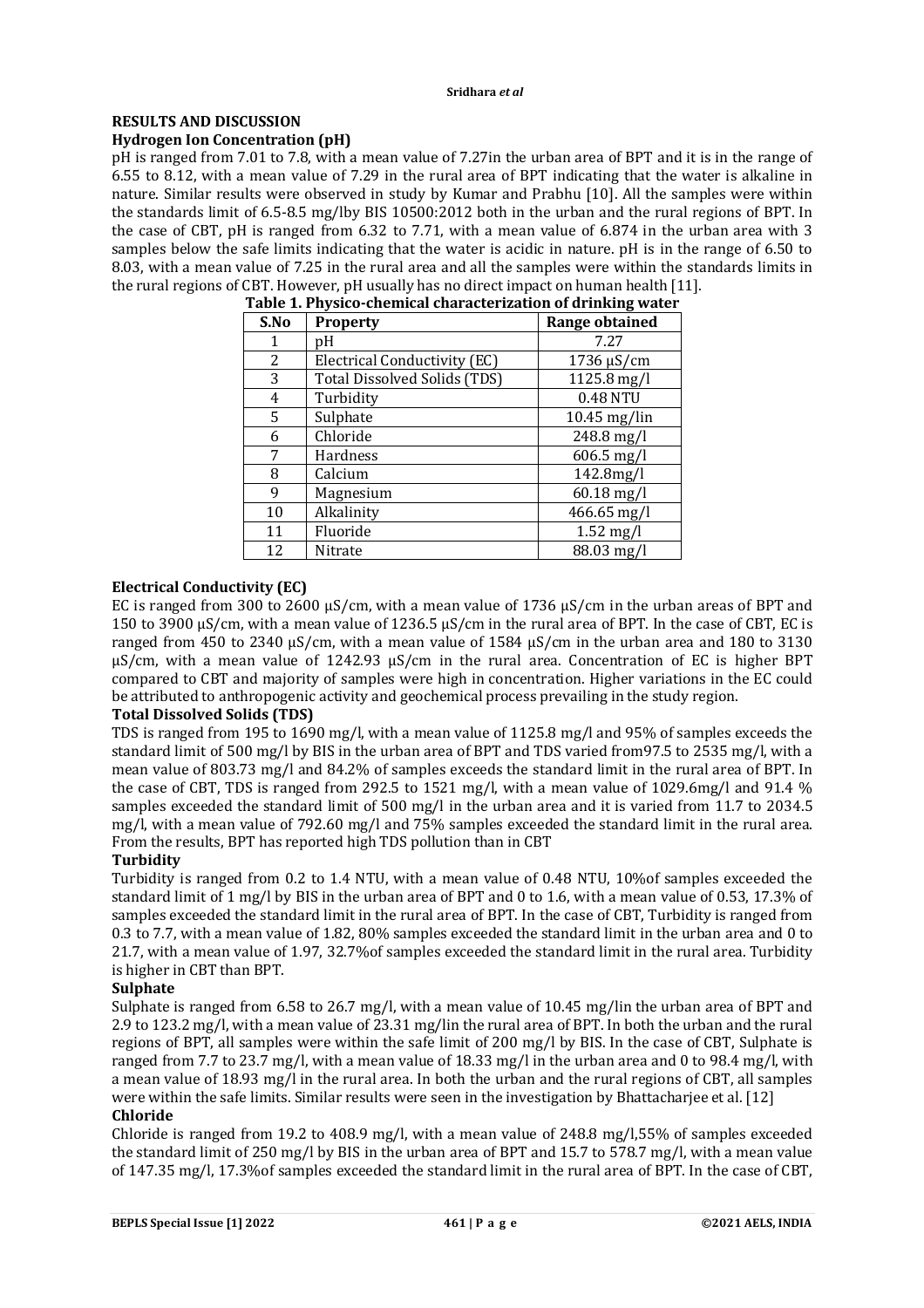#### **Sridhara** *et al*

Chloride is ranged from 38.4 to 504.9 mg/l, with a mean value of 266.24 mg/l, 54.2% of samples exceeded the standard limit in the urban area and 13.4 to 503.8 mg/l, with a mean value of 187.84 mg/l, 34.6%of samples exceeded the standard limit in the rural area. Chloride pollution is high in urban areas of BPT and CBT.

# **Hardness**

Hardness is ranged from 75 to 1085 mg/l, with a mean value of 606.5 mg/l, 85% of samples exceeded the standard limit of 200 mg/l by BIS in the urban area of BPT and 48.4 to 1385 mg/l, with a mean value of 476.60 mg/l, 90.1% of samples exceeded the standard limit in the rural area of BPT. In the case of CBT, Hardness is ranged from 230 to 935 mg/l, with a mean value of 592.42 mg/l, 100% of samples exceeded the standard limit in the urban area and 51.4 to 1137.2 mg/l, with a mean value of 471.29 mg/l, 88.5%of samples exceeded the standard limit in the rural area. Higher concentration of Hardness was also studied by Bhattacharjee et al.[12]. Hardness pollution is more in the CBT than BPT.

# **Calcium**

Calcium is ranged from 32 to 242 mg/l, with a mean value of 142.8mg/l, 85%of samples exceeded the standard limit of 75 mg/l by BIS in the urban area of BPT and 11.6 to 288 mg/l, with a mean value of 103.31 mg/l, 72.9%of samples exceeded the standard limit in the rural area of BPT. In the case of CBT, Calcium is ranged from 42 to 230 mg/l, with a mean value of 124.88 mg/l, 85.7%of samples exceeded the standard limit in the urban area and 9.3 to 224.6 mg/l, with a mean value of 99.27 mg/l, 71.1%of samples exceeded the standard limit in the rural area. Calcium concentration is found to be higher in urban regions of BPT and CBT.

### **Magnesium**

Magnesium is ranged from 9.6 to 115.2 mg/l, with a mean value of 60.18 mg/l, 80% of samples exceeded the standard limit of 30 mg/l by BIS in the urban area of BPT and 2.3 to 159.6 mg/l, with a mean value of 54.46 mg/l, 81.2% of samples exceeded the standard limit in the rural area of BPT. In the case of CBT, Magnesium is ranged from 20.4 to 108 mg/l, with a mean value of 67.41 mg/l, 91.4% of samples exceeded the standard limit in the urban area and 6.7 to 138.1 mg/l, with a mean value of 53.50 mg/l, 78.8%of samples exceeded the standard limit in the rural area. Magnesium concentration is found to be higher in urban regions of CBT.

### **Alkalinity**

Alkalinity is ranged from 80.6 to 892.6 mg/l, with a mean value of 466.65 mg/l, 85%of samples exceeded the standard limit of 200 mg/l by BIS in the urban area of BPT and 14 to 1100 mg/l, with a mean value of 409.70 mg/l,64.6%of samples exceeded the standard limit in the rural area of BPT. In the case of CBT, Alkalinity is ranged from 346 to 920.4 mg/l, with a mean value of 633.14 mg/l, 100%of samples exceeded the standard limit in the urban area and 40.2 to 1107.6 mg/l, with a mean value of 376.64 mg/l, 86.5%of samples exceeded the standard limit in the rural area. CBT has reported high alkalinity concentration than BPT.

### **Fluoride**

Fluoride is ranged from 0.39 to 2.59 mg/l, with a mean value of 1.52 mg/l, 95%of samples exceeded the standard limit of 1 mg/l by BIS in the urban area of BPT and 0 to 3.32 mg/l, with a mean value of 2.03 mg/l, 92.5%of samples exceeded the standard limit in the rural area of BPT. In the case of CBT, Fluoride is ranged from 0.27 to 1.42 mg/l, with a mean value of 0.79 mg/l, 31%of samples exceeded the standard limit in theurban area and 0 to 2.931 mg/l, with a mean value of 1.33 mg/l,50%of samples exceeded the standard limit in the rural area. Similar kinds of observations were made by Kumar and Prabhu [10] and Bhattacharjee *et al*.[12].Fluoride concentration is more in BPT than in CBT.

### **Nitrate**

Nitrate is ranged from 8.1 to 209.1 mg/l, with a mean value of 88.03 mg/l, 70% of samples exceeded the standard limit of 45 mg/l by BIS in the urban area of BPT and 0.6 to 572 mg/l, with a mean value of 82.06 mg/l, 53.4% samples exceeded the standard limit in the rural area of BPT. In the case of CBT, Nitrate is ranged from 4.2 to 413.8 mg/l, with a mean value of 171.41 mg/l, 85.7% of samples exceeded the standard limit in the urban area and 0 to 461.1 mg/l, with a mean value of 113.61 mg/l, 52% samples exceeded the standard limit in the rural area. Similar kinds of observations were made by Kumar and Prabhu [10]. Higher concentration of Nitrate was also highlighted by Bhattacharjee *et al*.[12]. Nitrate pollution is higher in CBT than BPT from the results.

### **CONCLUSIONS**

From the Results, it was concluded that most of the water samples exceeded the drinking water quality standards; therefore, they are not fit for drinking purposes. Both bagepalli and chikkaballapura taluks have reported high concentrations of chloride, fluoride, nitrates, alkalinity, hardness, TDS, EC etc. but the concentration of sulphate and pH in both urban and rural areas are within the safe limits. So, there is an